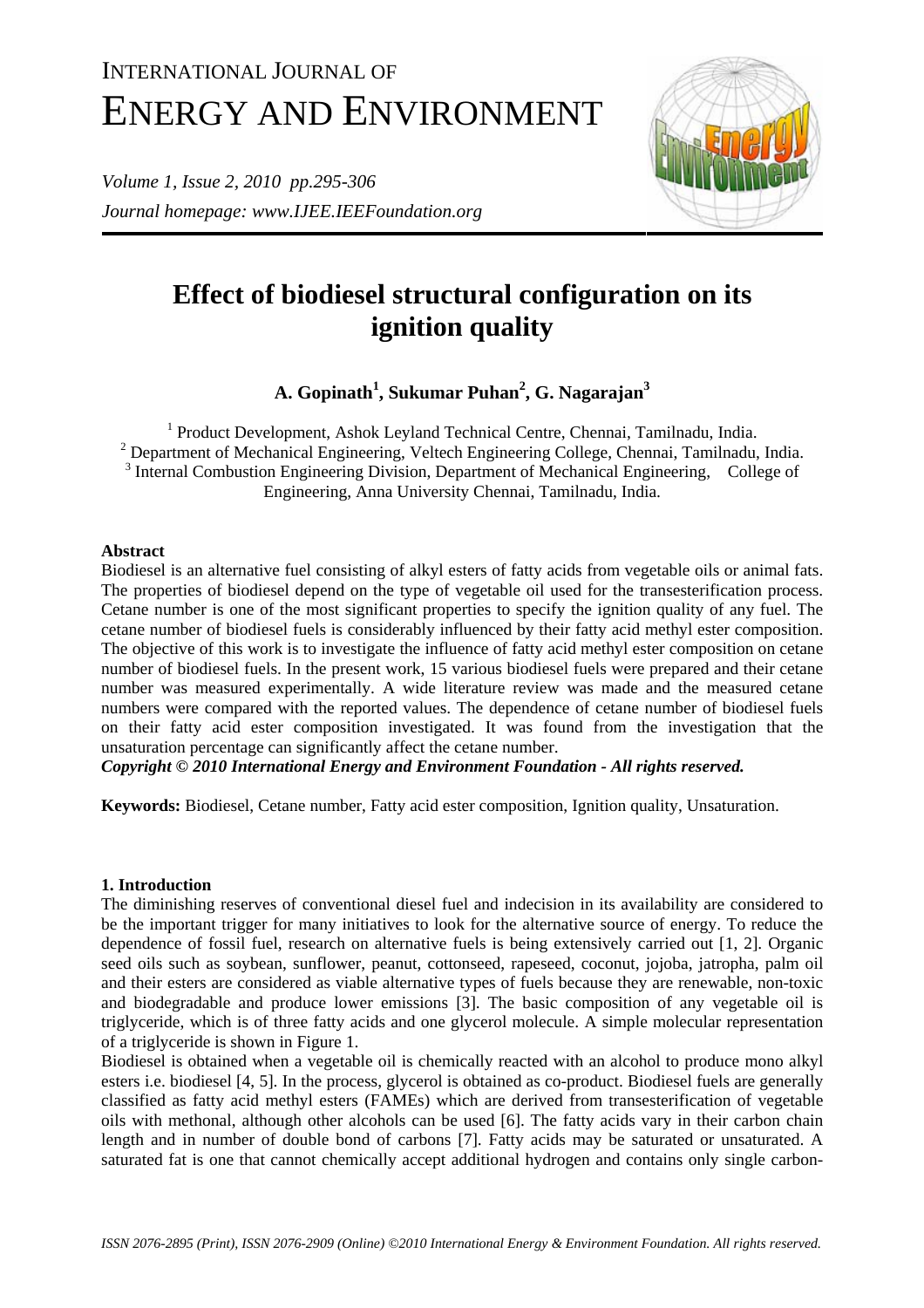carbon bonds. An unsaturated fat can be hydrogenated and contains one or more double bonds [8]. The structural formula for different fatty acids are listed in Table 1.



Figure 1. Structure of a triglyceride

|  | Table 1. Structural formula for fatty acids |  |  |  |  |
|--|---------------------------------------------|--|--|--|--|
|--|---------------------------------------------|--|--|--|--|

| Acid Chain     | C: N  | Type      | Structure                                                                                                            |
|----------------|-------|-----------|----------------------------------------------------------------------------------------------------------------------|
| Caprylic       | C8:0  | S         | $CH3 (CH2)6 COOH$                                                                                                    |
| Capric         | C10:0 | S         | $CH3 (CH2)8 COOH$                                                                                                    |
| Lauric         | C12:0 | S         | $CH3(CH2)10 COOH$                                                                                                    |
| Myristic       | C14:0 | S         | $CH_3CH_2)_{12}$ COOH                                                                                                |
| Palmitic       | C16:0 | S         | $CH3(CH2)14 COOH$                                                                                                    |
| Palmitoleic    | C16:1 | <b>US</b> | $CH3(CH2)5 CH=CH(CH2)7 COOH$                                                                                         |
| <b>Stearic</b> | C18:0 | S         | $CH3(CH2)16 COOH$                                                                                                    |
| Oleic          | C18:1 | <b>US</b> | $CH3(CH2)7 CH=CH(CH2)7 COOH$                                                                                         |
| Linoleic       | C18:2 | <b>US</b> | $CH_3CH_2$ <sub>4</sub> $CH=CHCH_2CH=CH(CH_2)$ <sub>7</sub> COOH                                                     |
| Linolenic      | C18:3 | <b>US</b> | CH <sub>3</sub> CH <sub>2</sub> CH=CHCH <sub>2</sub> CH=CHCH <sub>2</sub> CH=CH (CH <sub>2</sub> ) <sub>7</sub> COOH |
| Arachidic      | C20:0 | S         | $CH3(CH2)18COOH$                                                                                                     |
| Eicosenoic     | C20:1 | <b>US</b> | $CH3(CH2)7CH=CH(CH2)9COOH$                                                                                           |
| Behenic        | C22:0 | S         | $CH3(CH2)20COOH$                                                                                                     |
| Erucic         | C22:1 | <b>US</b> | $CH3(CH2)7CH=CH(CH2)11COOH$                                                                                          |

where, C:N, indicates C the number of carbons and N the number of double bond of carbons in the fatty acid chain.  $US = Unsaturated$  fatty acids and  $S = Saturated$  fatty acids

The cetane number is one of the most significant properties to specify the ignition quality of any fuel. The cetane number of esters of vegetable oils (Biodiesel) is greater than those of both vegetable oils and No. 2 diesel fuel [9]. As indicator of ignition quality, the cetane number is a prime indicator of fuel quality in the realm of diesel engines. It is conceptually similar to the octane number used for gasoline. Generally, a compound that has a high octane number tends to have a low cetane number and vice versa. The cetane number of a fuel is related to the ignition delay time, i.e., the time that passes between injection of the fuel into the cylinder and onset of ignition. The shorter the ignition delay time, the higher the cetane number and vice versa. Standards have been established worldwide for cetane number determination, for example ASTM D613 in the United States, internationally the International Organization for Standardization (ISO) standard ISO 5165. A long straight-chain hydrocarbon, hexadecane (C16H34; trivial name cetane, giving the cetane scale its name) is the high quality standard on the cetane scale with an assigned cetane number of 100. A highly branched compound heptamethylnonane (HMN, also C16H34), a compound with poor ignition quality, is the low-quality standard and has an assigned cetane number of 15. The cetane scale is arbitrary and compounds with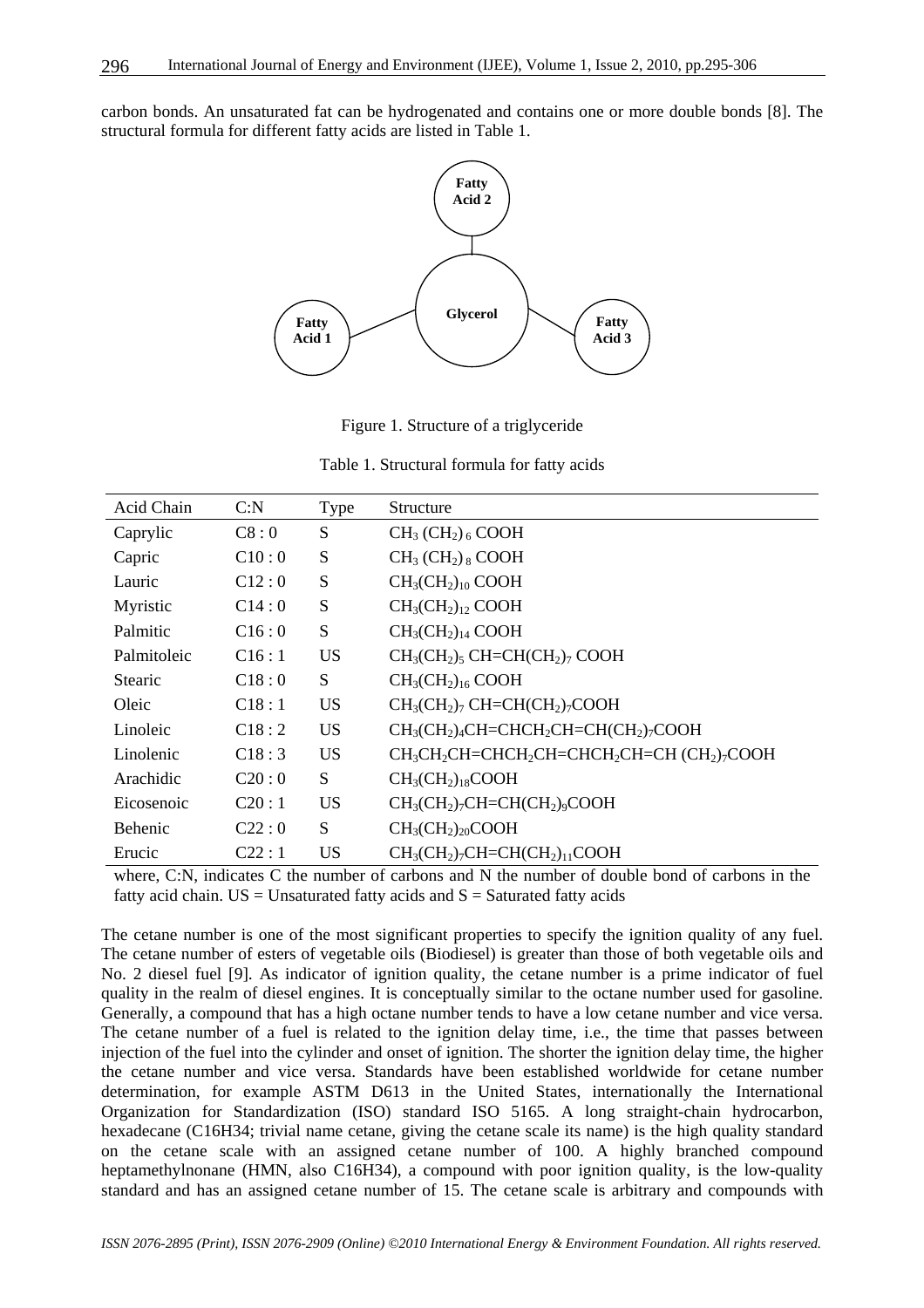cetane number >100 or cetane number <15 have been identified. The accuracy of the definition of heptamethylnonane as a primary reference fuel with a cetane number of 15 has also been called into question. In 1978 Bowden of Southwest Research Institute reported that, using ?-methylnaphthalene and hexadecane as reference fuels, the cetane number of heptamethylnonane was found to be only 12.2, and not 15 as is customarily assigned when it is used as a reference fuel [10].

The standard ASTM D975 for conventional diesel fuel requires a minimum cetane number of 40 while the standards for biodiesel prescribe a minimum of 47 (ASTM D6751) or 51 (EN14214) [11]. The specific objective of the present work is to investigate the effect of biodiesel fatty acid ester composition on its cetane number.

#### **2. Literature review**

The influence of fatty acid structure and composition on cetane number was discussed in a number of papers. The cetane number of biodiesel depends on the parent oil source. However, both moieties, the fatty acid chain and alcohol functionality, contribute to the ignition quality of biodiesel fuels [11]. The cetane number of neat fatty compounds decreases with increasing unsaturation and increases with increasing chain length, i.e., uninterrupted  $CH<sub>2</sub>$  moities [11]. The branched esters derived from alcohols such as iso-proponal have cetane numbers competitive with methyl or other straight chain alkyl esters [12]. One long chain suffices to impart a high cetane number even if the other moiety is branched. Branched esters are of interest because they exhibit improved low-temperature properties [12]. The cetane number of straight chain fatty acid methyl esters with carbon number of 6, 10, 12, 14, 16, and 18 increased nonlinearly with carbon number [13].

For mono-alkyl esters of fatty acids, long ignition delay times with low cetane numbers and subsequent poorer combustion have been associated with more highly unsaturated components such as the esters of linoleic and linolenic acids [14]. High cetane numbers were observed for esters of saturated fatty acids such as palmitic and stearic acids. The increasing number of double bonds and their positions in their chain causing lower cetane numbers. The more sequential methylene  $(CH<sub>2</sub>)$  groups in the fatty compound would result in a higher cetane number [14]. The cetane number of saturated fatty acid methyl esters (FAMEs) increases with the longer chain, and the cetane number of unsaturated FAMEs decreases with the degree of unsaturation, or the number of double bonds [15]. According to Michael S. Graboski et. al [8], cetane number increases with chain length, decreases with number of double bonds and decreases as double bonds and carbonyl group move toward the centre of the chain. The authors have also cited that the cetane number of pure esters of stearic acid was approximately 75, but for esters of linolenic acid with three double bonds, cetane number had dropped to the mid-twenties. Cetane number increased from 47.9 to 75.6 for saturated  $C_{10}$  through  $C_{18}$  esters. At and above  $C_{12}$ , the cetane numbers were above 60. G. Knothe [16] has presented that cetane numbers of fatty esters generally increases with :the number of methylene groups  $(CH<sub>2</sub>)$  in the chain of fatty compound

(i) number of  $CH<sub>2</sub>$  groups in the ester moiety

(ii) with increasing saturation of the fatty compound.

In addition G. Knothe observed that the cetane number also depends on the position of the double bond in monounsaturated fatty compounds and increases if the double bond move towards one end of the molecule.

Yamane et al.[17] investigated the effect of fatty acid methyl esters in fuels on the ignition delay of diesel combustion using oleic acid methyl ester and linoleic acid methyl ester.They have shown that the cetane number of oleic acid methyl ester is higher than that of linoleic acid methyl ester, resulting in shorter ignition delay of oleic acid methyl ester compared with linoleic acid methyl ester. E. Klopfenstein [18] has reported the cetane numbers of series of methyl esters of the saturated fatty acid esters from 8 to 18 carbons and the effect of fatty acid chain length on cetane numbers. The author has mentioned that the cetane number increases in a nonlinear manner with increase in chain length of fatty acid for methyl esters. It was also reported that the cetane number increases with increase in molecular weight for esters of the normal alcohols when fatty acid was kept constant. The cetane number increase resulting from an increase in the molecular weight of the alcohol of the ester was less than that for the same increase in the molecular weight of the fatty acid portion of the ester. The data points and trend curve of cetane number of methyl esters are shown in Figure 2. The data points were taken from [18] and [19].

The overall biodiesel properties including cetane number are strongly influenced by the properties of individual fatty acid esters in biodiesel. It therefore looks sensible to supplement particular fatty ester(s) with desirable properties in the fuel to upgrade the properties of whole fuel. It may be attainable in the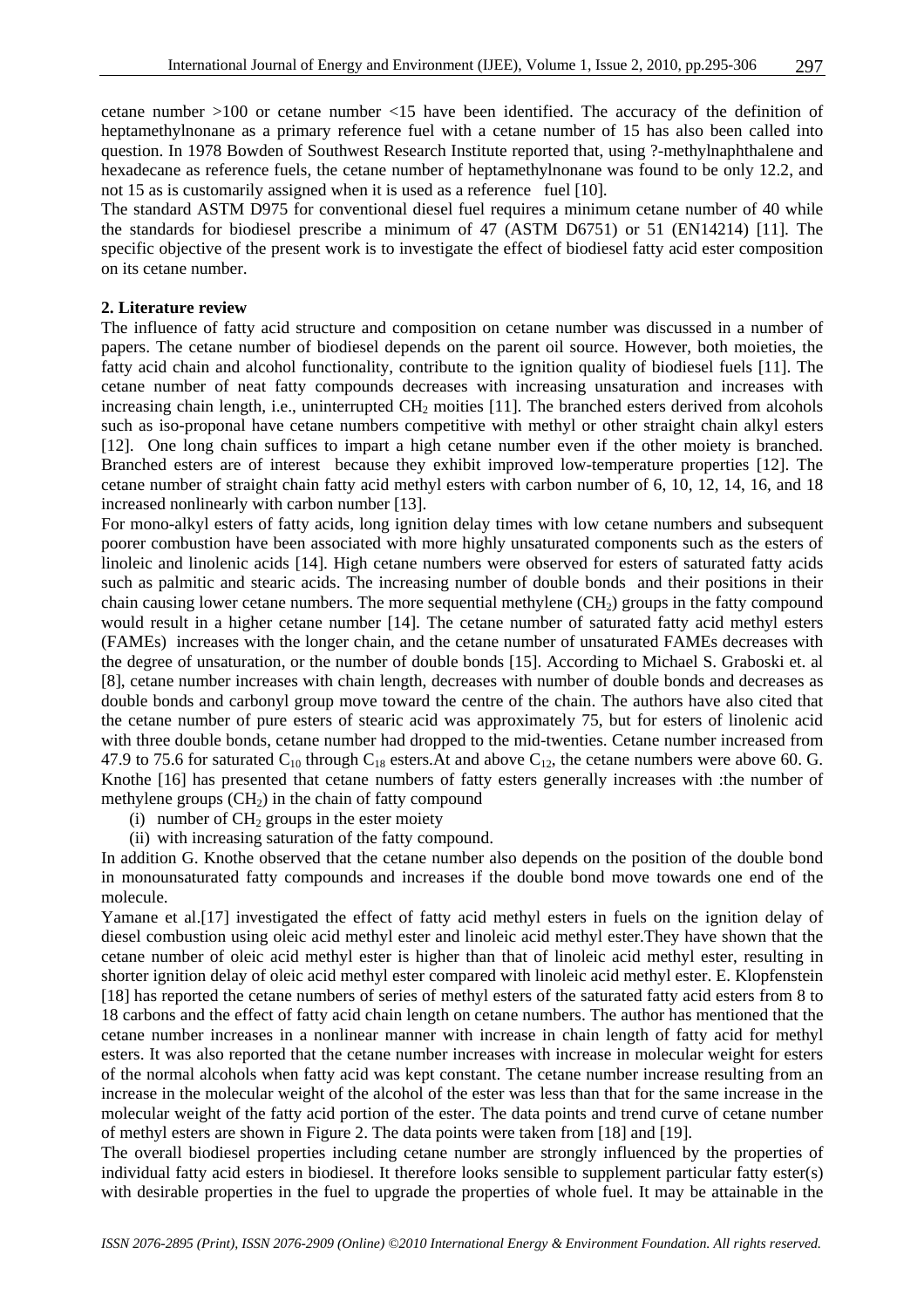future to improve the properties of biodiesel by means of genetic engineering of the parent vegetable oils, which could ultimately lead to a fuel enriched with certain fatty acids, those exhibit a combination of improved fuel properties [11].



Figure 2. Cetane number trend lines for methyl esters

### **3. Present work**

In the present work, 15 different biodiesel (including three blends) fuels were prepared and their properties were experimentally measured following the methods specified in the ASTM standards. The measured cetane numbers were compared with literature values and the difference were reported. The measured cetane numbers show a good agreement with the literature values. The effect of fatty acid methyl ester composition on cetane number was investigated.

#### **4. Experiments**

#### *4.1 Biodiesel preparation*

The raw oils (Rapeseed, Soybean, Rubberseed, Cottonseed, Jatropha, Karanja, Neem, Sunflower, Palm, Tallow, Coconut and Mahua) were purchased from Annai Biocrop Pvt. Ltd, Chennai. The biodiesels were produced in the authors' laboratory through transesterification. Transesterification is a process of producing a reaction in triglyceride and alcohol in the presence of a catalyst to produce alkyl ester and glycerol. Alkali (Sodium hydroxide, pottosium hydroxide), acids (Sulphuric acid Hydro chloric acid) catalyze reaction [20, 21, 22]. Alkali catalyzed transesterification is faster than acid catalyzed transesterification and is most used commercially [23]. If the free fatty acid (FFA) content and moisture content are less than 0.5 %, good quality of biodiesel can be produced. The objective of the transesterification process is to reduce the viscosity of vegetable oil. In the present work, biodiesel fuels were produced by single stage transesterification process. The two stage and three stage transesterification processes are not discussed since it may not required for the present discussion. The selection of transesterification process and step-by-step procedures to produce biodiesel fuels are mentioned in Appendix 1 and 2.

#### *4.2 Fuel properties*

The fuel properties were determined following the methods specified in ASTM standards as given in Table 2 for different biodiesel fuels. The fatty acid composition and free fatty acid content were measured in Tamil Nadu Oil Seeds Association, Chennai. The cetane number and moisture content were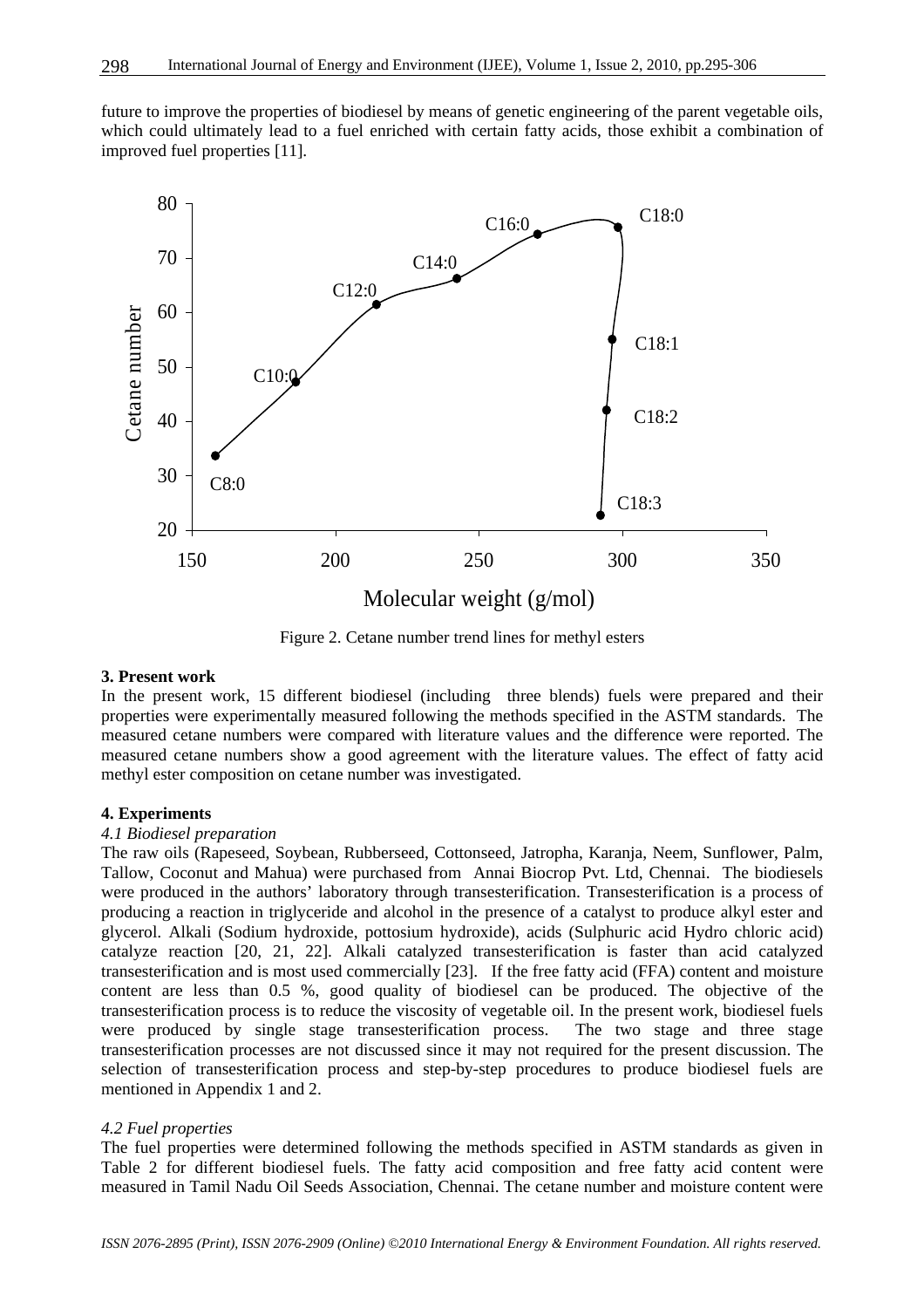measure in ITALAB Pvt. Ltd, Industrial Testing and Analytical Laboratories (An ISO 9001 : 2000 Certified Organization), Chennai.

| Property                      | Unit     | Standard          |
|-------------------------------|----------|-------------------|
| <b>Fatty Acid Composition</b> | $wt$ %   | D <sub>6584</sub> |
| Cetane Number                 |          | D 613             |
| Moisture Content              | % volume | D 2709            |

Table 2. ASTM methods for determination of fuel properties

#### **5. Results and discussion**

The results of fuel tests on different biodiesel fuels are summarized in Table 3 and 4. The measured cetane numbers were compared with the available published data and listed in Table 5.

However, except for rapeseed and sunflower biodiesel fuels, the measured cetane numbers show a good agreement with the published data.

A correlation analysis was made to find out the degree of linear association between the cetane number and different fatty acids. The percentage of unsaturation was also considered in this analysis. The Pearson product moment correlation coefficient between different properties and percentage of unsaturation is shown in Table 6. The formula used to find out the Pearson correlation coefficient (r) is shown in equation (1).

$$
r = \frac{\left(X - \bar{X}\right)\left(Y - \bar{Y}\right)}{\sqrt{\left(X - \bar{X}\right)^2\left(Y - \bar{Y}\right)^2}}
$$
\n(1)

Table 3. Fatty acid composition of different biodiesel fuels and blends

| <b>Biodiesel</b>   | Fatty Acid Methyl Ester Composition (wt %) |          |          |                |       | $%$ of   | $%$ of    |        |      |      |
|--------------------|--------------------------------------------|----------|----------|----------------|-------|----------|-----------|--------|------|------|
|                    | Lauric                                     | Myristic | Palmitic | <b>Stearic</b> | Oleic | Linoleic | Linolenic | Others | US   | S    |
| Rapeseed           | 0.0                                        | 1.0      | 3.5      | 0.9            | 64.1  | 22.5     | 8.0       | 0.0    | 94.6 | 5.4  |
| Soybean            | 0.1                                        | 0.1      | 10.2     | 3.7            | 22.8  | 53.7     | 8.6       | 0.8    | 85.1 | 14.1 |
| Rubber seed        | 0.0                                        | 0.2      | 12.5     | 8.3            | 27.8  | 37.7     | 13.4      | 0.1    | 78.9 | 21.0 |
| Cottonseed         | 0.1                                        | 1.0      | 20.1     | 2.6            | 19.2  | 55.2     | 0.6       | 1.2    | 75.0 | 23.8 |
| Jatropha           | 0.0                                        | 0.1      | 15.6     | 10.5           | 42.1  | 30.9     | 0.2       | 0.6    | 73.2 | 26.2 |
| Karanja            | 0.0                                        | 0.1      | 9.9      | 7.8            | 53.2  | 19.1     | 0.0       | 9.9    | 72.3 | 17.8 |
| JP 50:50           | 0.1                                        | 0.5      | 28.1     | 7.7            | 42.7  | 20.1     | 0.2       | 0.6    | 63.0 | 36.4 |
| Neem               | 0.8                                        | 0.5      | 18.2     | 20.1           | 41.3  | 16.4     | 0.3       | 2.4    | 58.0 | 39.6 |
| Sunflower          | 0.2                                        | 0.8      | 38.6     | 4.6            | 44.0  | 10.7     | 0.1       | 1.0    | 54.8 | 44.2 |
| Palm               | 0.2                                        | 0.8      | 39.5     | 5.1            | 43.1  | 10.4     | 0.1       | 0.8    | 53.6 | 45.6 |
| Mahua              | 0.0                                        | 0.2      | 20.8     | 25.2           | 36.4  | 15.8     | 0.3       | 1.3    | 52.5 | 46.2 |
| <b>SFCt 50:50</b>  | 20.3                                       | 10.5     | 9.3      | 4.3            | 19.4  | 32.6     | 0.0       | 3.6    | 52.0 | 44.4 |
| <b>Beef Tallow</b> | 0.1                                        | 2.5      | 23.3     | 19.4           | 42.4  | 2.9      | 0.9       | 8.5    | 46.2 | 45.3 |
| JCt 50:50          | 20.9                                       | 10.4     | 13.7     | 7.2            | 26.1  | 18.2     | 0.1       | 3.4    | 44.4 | 52.2 |
| Coconut            | 45.6                                       | 22.1     | 10.2     | 3.6            | 8.2   | 2.7      | 0.0       | 7.6    | 10.9 | 81.5 |

where,

JP 50:50 = Blend of 50 % Jatropha and 50 % Palm by Volume,

SFCt 50:50 = Blend of 50 % Sunflower and 50 % Coconut by Volume,

JCt 50:50 = Blend of 50 % Jatropha and 50 % Coconut by Volume,

% US = % of Unsaturated Fatty Acids, and

%  $S =$  % of Saturated Fatty Acids in biodiesel.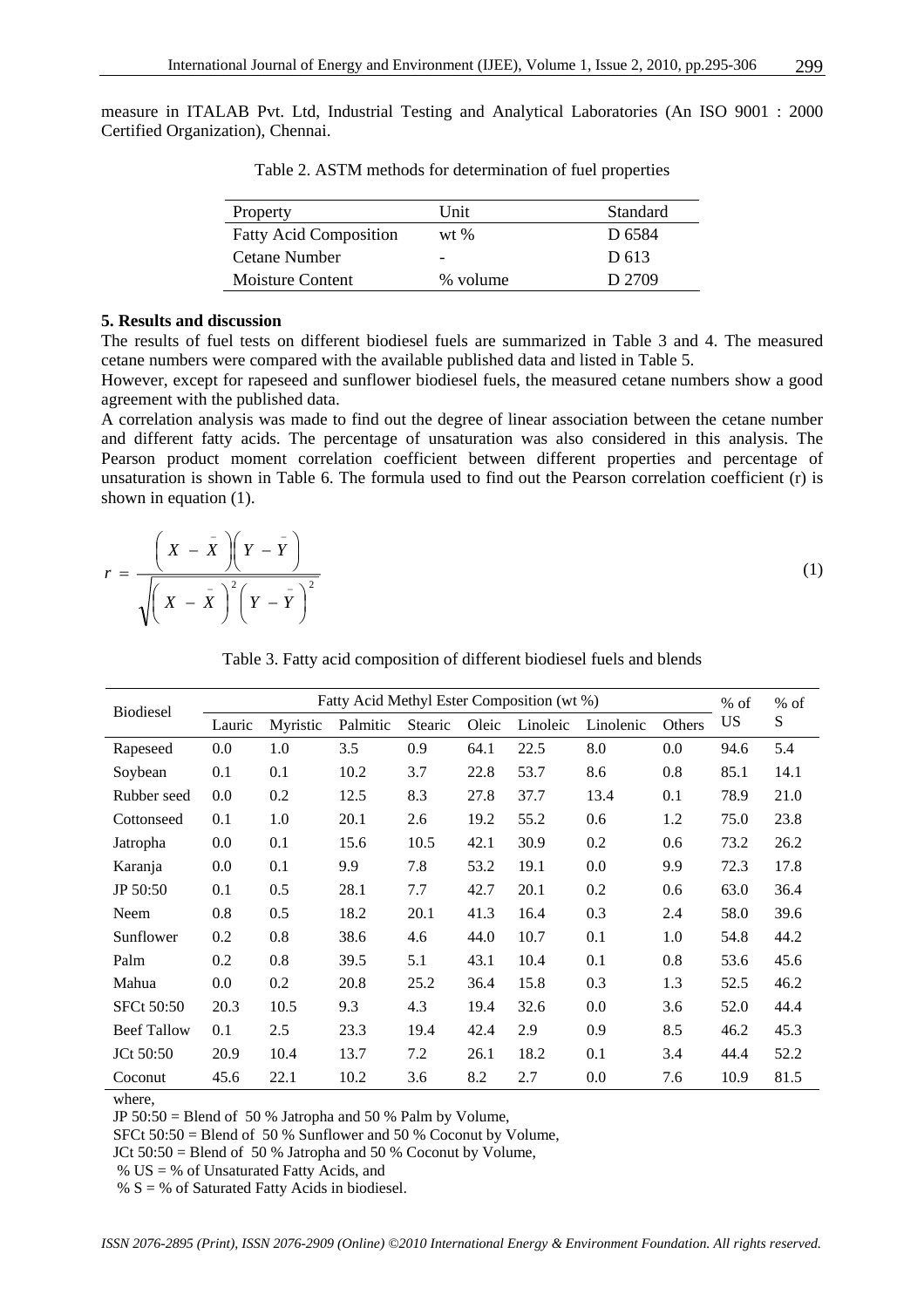| <b>Biodiesel</b>   | <b>Cetane Number</b> | Moisture content | $(wt \%)$ | Free Fatty Acid (FFA) content |
|--------------------|----------------------|------------------|-----------|-------------------------------|
| Rapeseed           | 46.0                 | 0.02             |           | 0.08                          |
| Soybean            | 48.0                 | 0.05             |           | 0.05                          |
| Rubber seed        | 51.0                 | 0.03             |           | 0.11                          |
| Cottonseed         | 52.1                 | 0.02             |           | 0.09                          |
| Jatropha           | 54.0                 | 0.03             |           | 0.03                          |
| Karanja            | 52.0                 | 0.02             |           | 1.09                          |
| JP 50:50           | 59.0                 | 0.03             |           | 0.44                          |
| Neem               | 58.7                 | 0.06             |           | 0.03                          |
| Sunflower          | 61.6                 | 0.03             |           | 0.12                          |
| Palm               | 64.0                 | 0.02             |           | 0.46                          |
| Mahua              | 61.4                 | 0.08             |           | 0.02                          |
| <b>SFCt 50:50</b>  | 54.6                 | 0.05             |           | 1.04                          |
| <b>Beef Tallow</b> | 58.8                 | 0.04             |           | 0.11                          |
| JCt 50:50          | 58.0                 | 0.06             |           | 1.06                          |
| Coconut            | 60.0                 | 0.07             |           | 0.08                          |

Table 4. Measured properties of different biodiesel fuels and blends

Table 5. Comparison of measured cetane numbers with published data

| <b>Biodiesel</b>   | Measured<br>value | Literature values                                 | Average of<br>Literature<br>values | % Difference |
|--------------------|-------------------|---------------------------------------------------|------------------------------------|--------------|
| Rapeseed           | 46.0              | 52.9 [8], 54 [15], 51[24], 51[25]                 | 52.2                               | $-12$        |
| Soybean            | 48.0              | 50.9 [8], 45 [26], 45 [27], 51.61 [28], 51.5 [29] | 48.8                               | $-2$         |
| Rubber seed        | 51.0              | NA                                                |                                    |              |
| Cottonseed         | 52.1              | 51.2 [8], 52 [30]                                 | 51.6                               | 1            |
| Jatropha           | 54.0              | 50 [31], 52.31 [32], 58.4 [33]                    | 53.6                               | 1            |
| Karanja            | 52.0              | 53.9 [33], 51[34]                                 | 52.5                               | $-1$         |
| JP 50:50           | 59.0              | NA.                                               |                                    |              |
| Neem               | 58.7              | <b>NA</b>                                         |                                    |              |
| Sunflower          | 61.6              | 61.2 [25], 49 [26], 49 [27], 50[30], 58 [35]      | 53.4                               | 15           |
| Palm               | 64.0              | 64.5 [15], 53 [24], 70 [25], 62 [26], 62 [27],    | 62.3                               | 3            |
| Mahua              | 61.4              | 65.4 [33]                                         | 65.4                               | -6           |
| <b>SFCt 50:50</b>  | 54.6              | NA                                                |                                    |              |
| <b>Beef Tallow</b> | 58.8              | 58.8 [8], 57.78 [28], 52 [36],                    | 56.2                               | 5            |
| JCt 50:50          | 58.0              | NA                                                |                                    |              |
| Coconut            | 60.0              | 57 [15]                                           | 57.0                               | 5            |

where,  $NA = Not$  Available, The number within the square brackets indicates the literature reference number. and % Difference = % Difference between measured value and average of Literature values

From Table 6, it can be found that the the methyl ester of lauric, myristic, palmitic, and stearic fatty acids are positively correlated with cetane number. On the other hand, the methyl ester of oleic, linoleic, and linolenic fatty acids are negatively correlated with the cetane number. However, the correlation coefficients for lauric, myristic, and oleic are not so significant, the correlation analysis was done only to realize the trend between these fatty acids and cetane number. The cetane number of pure fatty acid methyl esters are listed in Table 7. Before getting into to the investigation findings, it is necessary to have a look at the cetane number of individual fatty acids and their methyl esters.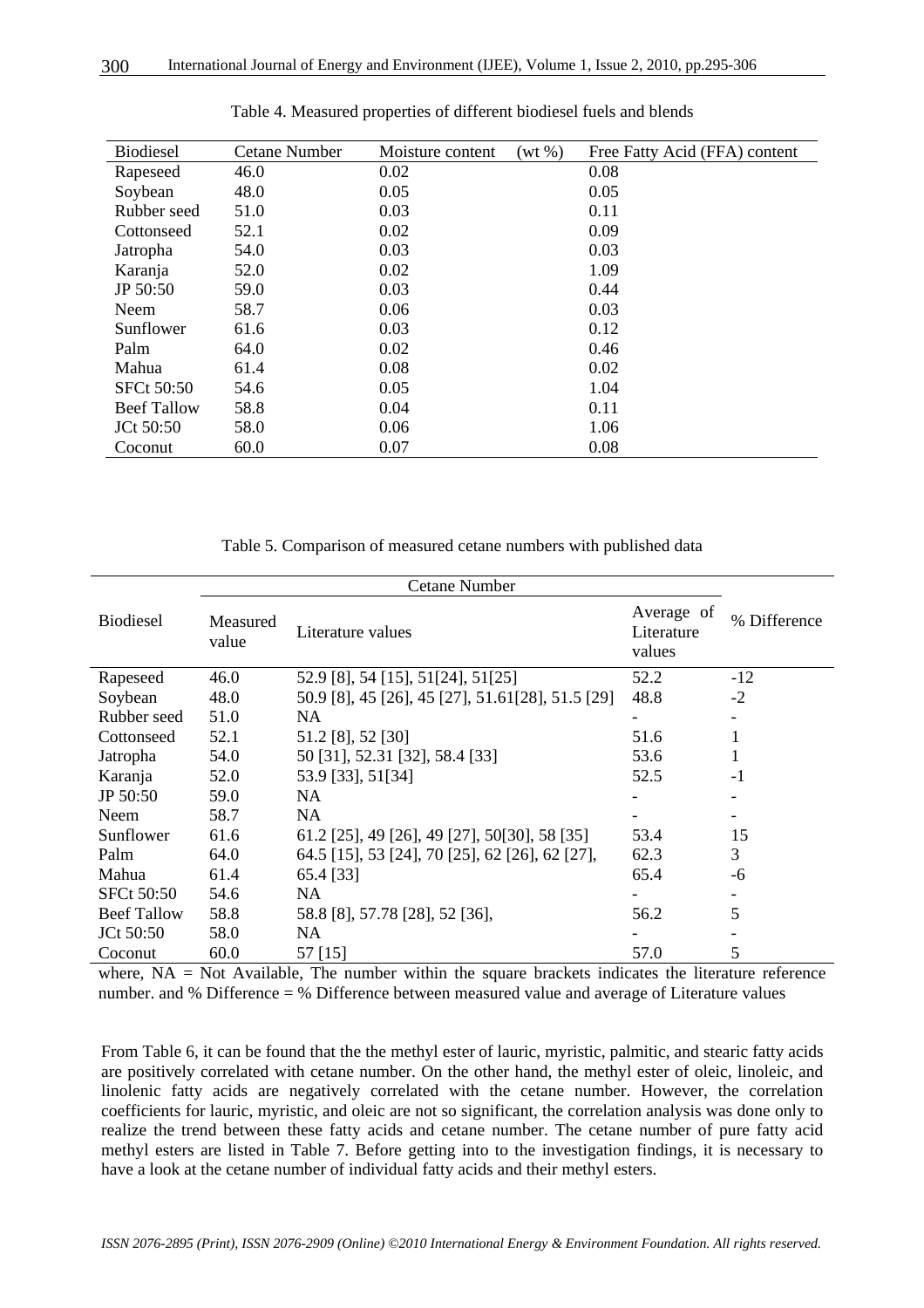| "X" variable   | "Y" variable  | <b>Correlation Coefficient</b> |
|----------------|---------------|--------------------------------|
| Lauric         |               | 0.210                          |
| Myristic       |               | 0.221                          |
| Palmitic       |               | 0.746                          |
| <b>Stearic</b> | Cetane number | 0.415                          |
| Oleic          |               | $-0.093$                       |
| Linoleic       |               | $-0.699$                       |
| Linolenic      |               | $-0.671$                       |
| % of US        |               | $-0.760$                       |

Table 6. Pearson correlation coefficient (r) between cetane number and fatty acid methyl esters

Table 7. Cetane number of pure fatty acid methyl esters

| Fatty Acid     | <b>Fatty Acid Methyl Ester</b>                        | Molecular weight<br>of FAMEs (g/mol) | <b>Cetane Number of FAMEs</b>                                       | Average of<br>cetane no. |
|----------------|-------------------------------------------------------|--------------------------------------|---------------------------------------------------------------------|--------------------------|
| Lauric         | Lauric acid methyl ester<br>(Methyl Laurate)          | 214.35 [4]                           | $60.8$ [13], 61.4 [15]                                              | 61.1                     |
| Myristic       | Myristic acid methyl<br>ester (Methyl Myristate)      | 242.40 [4]                           | 73.5 [13], 66.2 [15]                                                | 69.9                     |
| Palmitic       | Palmitic acid methyl<br>ester (Methyl Palmitate)      | 270.46 [4]                           | 74.3 [13], 85.9 [14], 74.5 [15],<br>74.3 [19], 74 [37],             | 76.6                     |
| <b>Stearic</b> | Stearic acid methyl ester<br>(Methyl Stearate)        | 298.51 [4]                           | $101[11]$ , 75.6 [13], 101.0 [14],<br>86.9 [15], 75.6 [19], 75 [37] | 85.9                     |
| Oleic          | Oleic acid methyl ester<br>(Methyl Oleate)            | 296.49 [4]                           | 59.3 [11], 59.3 [14], 56.0 [15],<br>55 [19], 55 [37]                | 56.9                     |
| Linoleic       | Linoleic acid methyl<br>ester (Methyl Linoleate)      | 294.48 [4]                           | 38.2, and 42.2[11], 38.2 [14],<br>41.7 [15], 42 [19], 33 [37],      | 39.2                     |
| Linolenic      | Linolenic acid methyl<br>ester (Methyl<br>Linolenate) | 292.46 [4]                           | 20.6 and 22.7 [11], 45.9 [15],<br>22.7 [19]                         | 28.0                     |

From Table 7, it can be noticed that the methyl ester of stearic acid has a higher cetane number than that of other FAMEs. This is due to the fact that methyl stearate has a higher molecular weight than that of other FAMEs. Methyl linolenate on the other hand has a lower cetane number than the other FAMEs. This is because cetane number decreases with number of double bonds or unsaturation. The relationship between fatty acid methyl ester composition and the cetane number of biodiesel fuels were investigated. FromTable 3 and 4 it can be observed that rapeseed is highly unsaturated (around 94 %) than other biodiesel fuels. The cetane number of rapeseed is lower than that of other biodiesel fuels. Although coconut oil is more saturated (around 81 %) than other biodiesel fuels, it has lower cetane number than palm, sunflower and mahua. It is due to the contribution of palmitic acid (palm 39.51 %, sunflower 38.63 %, mahua 20.84 % and coconut oil 10.21 %) and stearic acid (palm 5.09 %, sunflower 4.55 %, mahua 25.15 % and coconut oil 3.57 %). From the discussions it may be concluded that the overall percentage of unsaturation or saturation may not be sole authority to decide cetane number of a biodiesel. The contribution of long straight chain fatty acids can have a significant influence on the cetane number of biodiesel.

From Table 4, the cetane number of jatropha and palm biodiesels are 54 and 64 respectively. Whereas the cetane number 50:50 blend of jatropha:palm biodiesel is 59. This may direct to an idea that the cetane number of 50:50 blend fuels is an average of the cetane number of the two fuels. This is not true for other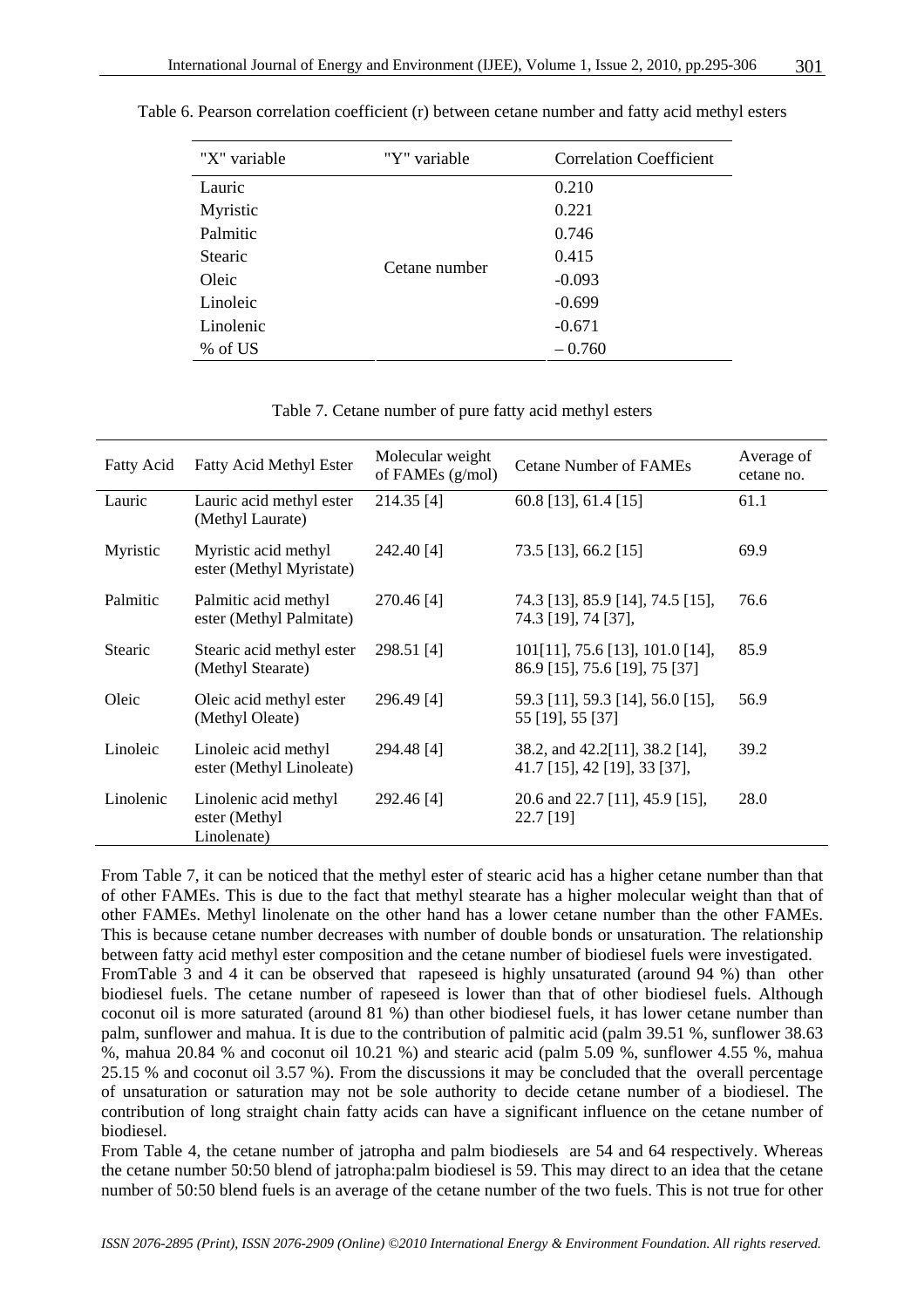blends. Because the cetane number of 50:50 blend of sunflower:coconut biodiesel is 54.6 which is not an average of cetane numbers of sunflower (cetane number  $= 61.6$ ) and coconut oil biodiesel fuels. (cetane number = 60). Similarly, the the cetane number of 50:50 blend of jatropha:coconut is 58 which is not equal to the average cetane number of these two biodiesel fuels. From Table 8, the correlation coefficient between cetane number and percentage of unsaturation can be observed as (–) 0.760. Figure 3 illustrates the variation of cetane number with percentage of unsaturation. The figure shows a declining trend between cetane number and percentage of unsaturation.



Figure 3. Variation of cetane number with percentage of unsaturation

#### **6. Conclusions**

From the present work, it can be concluded that the cetane number of biodiesel fuels is strongly influenced by the individual fatty esters in the biodiesel. The increasing number of double bonds causing lower cetane numbers. Cetane number increases with increasing chain length and decreases with increasing unsaturation. The cetane number increases with increase in lauric, myristic, palmitic, and stearic fatty acids content. Whereas cetane number decreases with increase in olelic, linoleic, and linolenic fatty acid ester content.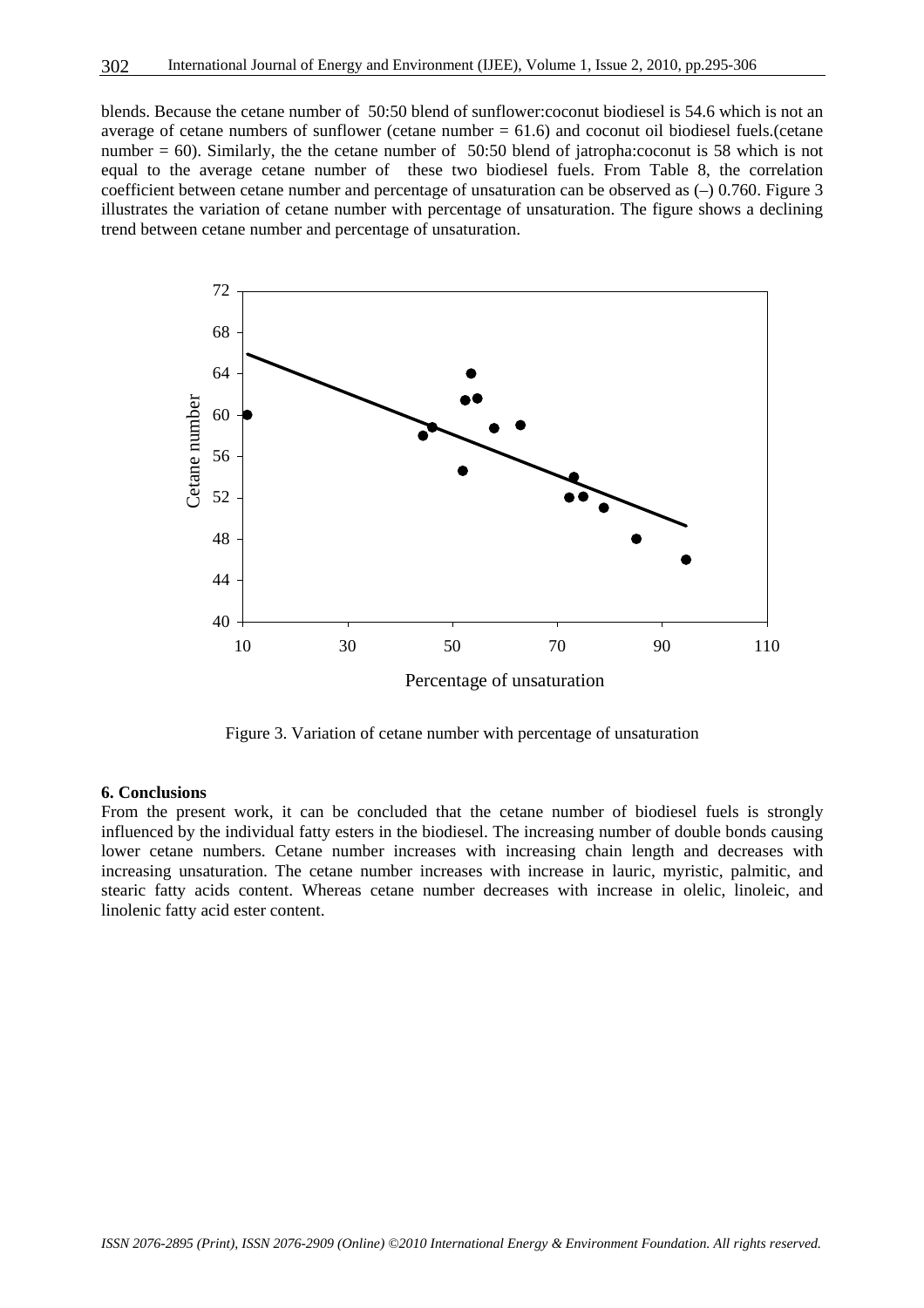



Figure A1. Flow chart for the selection of transesterification process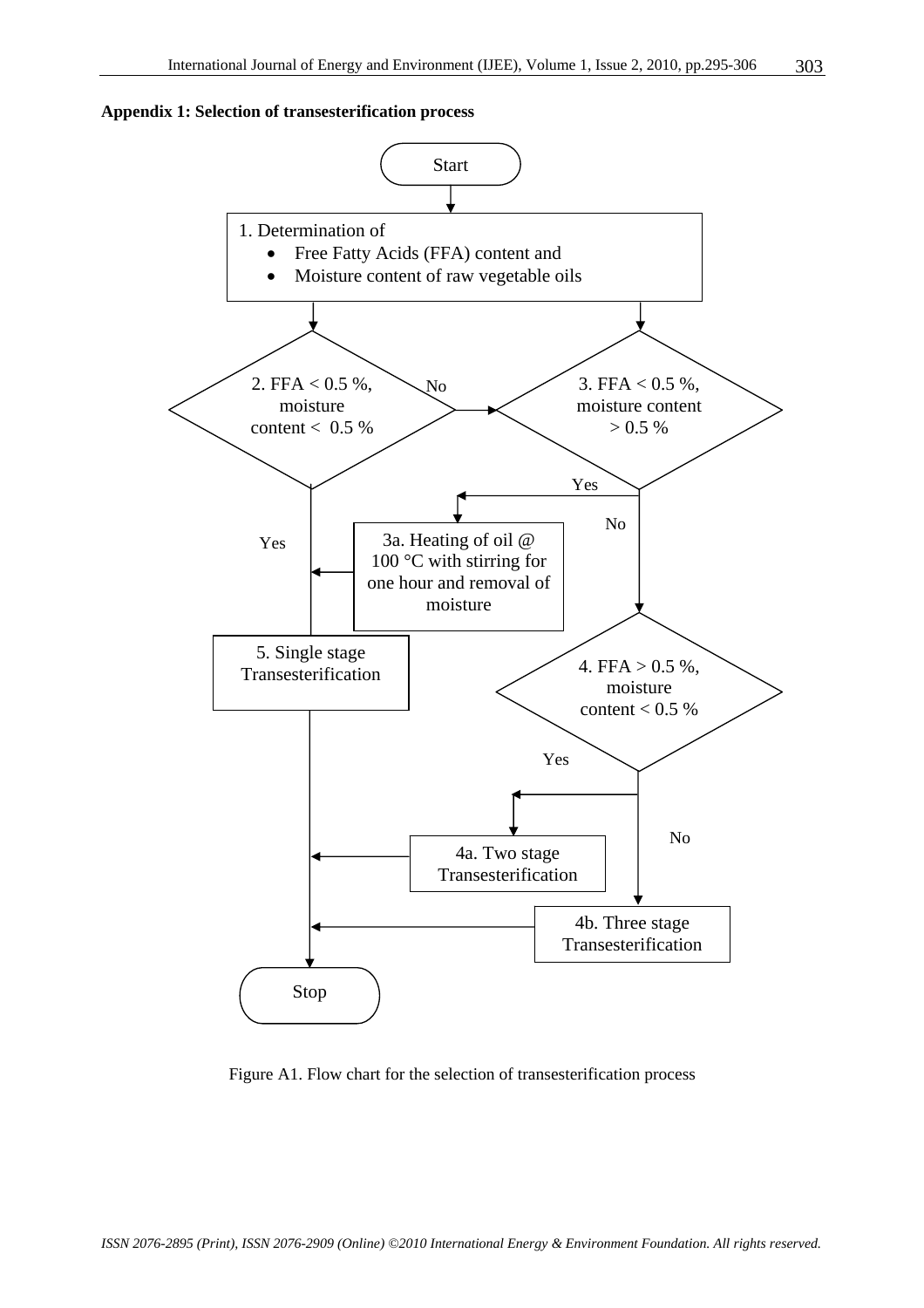#### **Appendix 2: Step-by-step procedure to produce biodiesel fuels**

- 1. The parent vegetable oil was poured in a three necked flask.
- 2. The oil was heated using heating mantle.
- 3. In Parallel, methoxide (methanol + sodium hydroxide (NaOH) or methanol + potassium hydroxide (KOH), in the present work, NaOH used as catalyst) was prepared. The mixing ratio was taken as 1 kg oil: 200 g of methanol: 5 g of NaOH (generally the alcohol and the catalyst quantity are 20 % and 0.3 to 0.5 % of oil respectively). The mixture of methanol and NaOH stirred manually till all the NaOH diffused in the methanol.
- 4. The prepared methoxide was then poured in the three necked flask that contains the heated oil when it reached to 50°C. The whole mixure in the flask was continuosly stirred by a magnetic stirrer.The speed of the stirred was maintained at about 250 m/s (speed can be varied according to the mixture quantity).
- 5. One neck of the flask closed using thermowell and a thermometer inserted along with the thermowell. The second neck closed with a stopper to avoid the contact between system and atmosphere. The last neck closed with a condenser. The cooling water temperature maintained at dew point temperature of alcohol (about 20°C).
- 6. Every 10 minutes, the temperature of the reactant was measured with the help of thermometer. The regulator in the heating mantle was adjusted to maintain the reactant temperature at 60°C (the boiling point of methanol is  $60^{\circ}$ C).
- 7. The reaction process was allowed for about two hours. After two hours, the heating mantle was switched off to stop the reaction process.
- 8. All the three necks of the flask opened and the mixture was transferred from the flask to a two litre separating funnel.
- 9. The mixture was allowed in the funnel for about eight hours. The mixture was separated into two layers as mono alkyl ester (biodiesel) and glycerol.
- 10. Due to the higher density of glycerol, it settled at the bottom.
- 11. The glycerol alone was removed out through the opening of the funnel.
- 12. To remove the alcohol and catalyst present in the ester, the ester was washed with distilled water.
- 13. 120 g (generally 10 % of ester by mass) of distilled warm water at  $40^{\circ}$ C (generally at  $35 40^{\circ}$ C) poured in the ester.
- 14. The ester and the water were allowed in the funnel to eight hours. The water (milky white colour) was settled at the bottom due to higher density.
- 15. The water was removed out through the opening of the funnel.
- 16. The ester (biodiesel) was heated again and maintained at 100°C about an hour to remove the moisture content. And thus the required biodiesel was made ready.

Following the procedures mentioned above, all the other biodiesel fuels were produced. By mixing 50 % by volume of two different biodiesel fuels, the relevant blends were prepared.

#### **References**

- [1] Masjuki, H., Abdulmuin, M.Z., Sii, H.S., Indirect injection diesel engine operation on palm oil methyl esters and its emulsions, Proceedings of Institution of Mechanical Engineers, Part D, Journal of Automobile Engineering, 1997, 211 (D4), 291 – 299.
- [2] Gray, B.B., Joseph, P.F., Compatibility of elastomers and metals in biodiesel fuel blends, Society of Automotive Engineers Transactions, Journal of Fuel Lubricants, 1997, 106, 650 – 661.
- [3] Marshall, W., Schumache, G. L., Howell, S., Engine exhaust emissions evaluation of a Cummins L10E when fuelled with a biodiesel blend. Society of Automotive Engineers, paper 952363, 1995.
- [4] Ejim. C.E, Fleck. B.A, Amirfazli. A, Analytical study for atomization of biodiesels and their blends in a typical injector: Surface tension and viscosity effects, Fuel 86 (2007):1534 – 1544.
- [5] Deepak Agarwal, Shailendra Sinha, Avinash kumar Agarwal, Experimental investigation of control of NOX emissions in biodiesel fueled compression engine, Renewable Energy 31 (2006):  $2356 - 2369.$
- [6] Allen. C.A.W., Watts. K.C, Ackman. R.G, Pegg. M.J, Predicting the viscosity of biodiesel fuels from their fatty acid composition, Fuel 78 (1999): 1319 – 1326.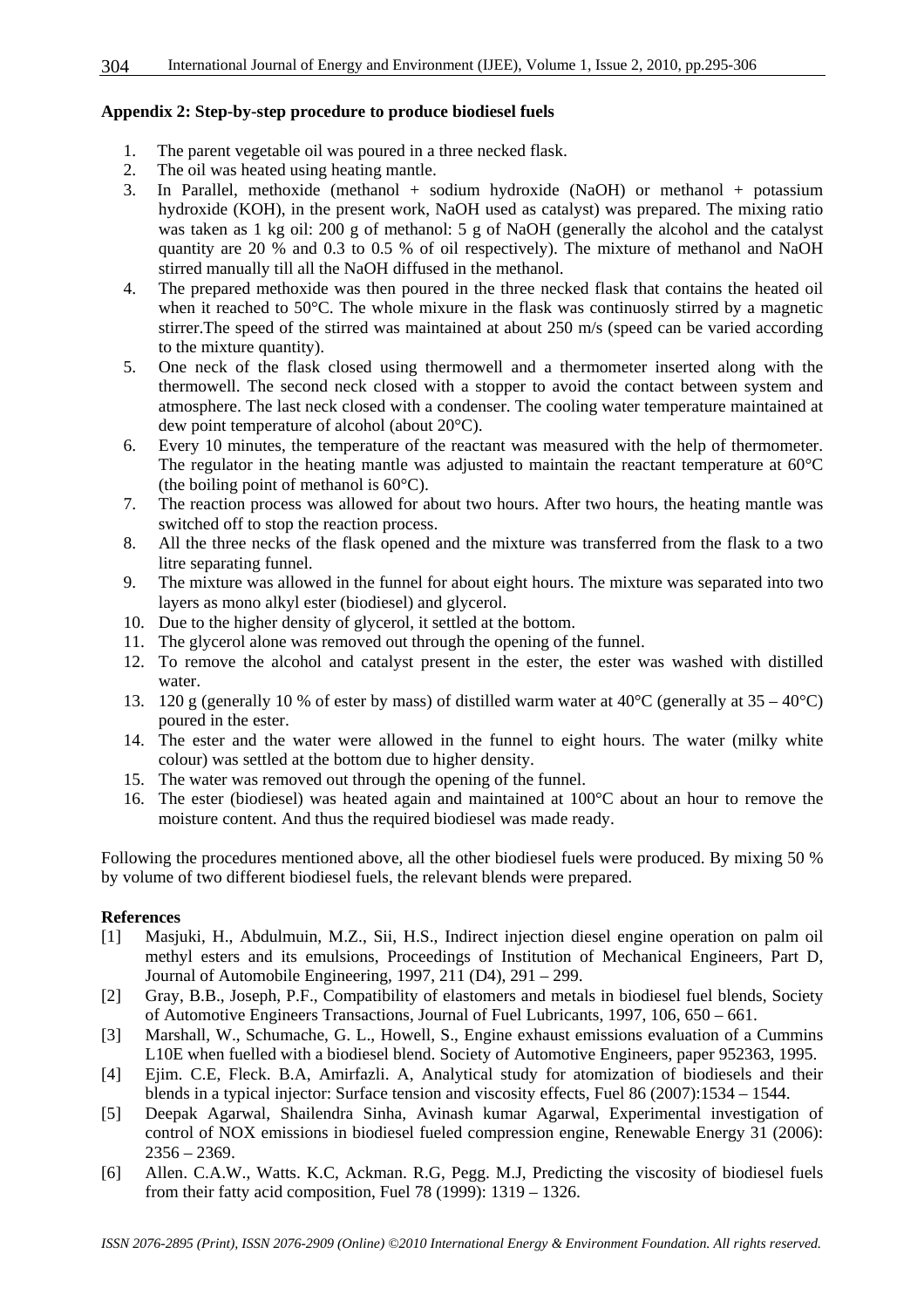- [7] Babu. A.K and Deveradjane. G, Vegetable oils and their derivatives as fuels for CI engines, SAE  $2003 - 01 - 0767$  (2003).
- [8] Graboski. MS, McCormick. RL, Combustion of fat and vegetable oil derived fuels in diesel engines, Prog. Energy Combus.Sci 1998: 24: 125 – 164.
- [9] Marvin O. Bagby, "Vegetable oils for diesel fuel: Opportunities for development", American Society of Agricultural Engineers, 87-1588.
- [10] Michael J. Murphy, Joshua D. Taylor, and Robert L. McCormic, "Compendium of Experimental Cetane Number Data", NREL/SR-540-36805.
- [11] Gerhad Knothe, Dependence of bio-diesel fuel properties on the structure of fatty acid alkyl esters, Fuel Processing Technology 86 (2005): 1059 – 1070.
- [12] Zhang, Y., Van Gerpen, Performance of Alternative Fuels for SI and CI Engines, Society of Automotive Engineers, Technical Paper Series 960765, Special Publications, SP-1160, 1 – 15.
- [13] Freedman. B and Bagby. M.O, Predicting cetane numbers on n alcohols and methyl esters from their physical properties, JAOCS 67, no. 9 (September 1990).
- [14] Gerhard Knothe, Andrew C. Matheaus, Thomas W. Ryan III, Cetane numbers of branched and straight-chain fatty esters determined in an ignition quality tester, Fuel 2003, 82, 971 – 975.
- [15] Eiji Kinoshita, Thet Myo and Kazunori Hamasaki, "Diesel combustion characteristics of coconut oil and palm oil biodiesels", Society of Automotive Engineers 2006, Technical paper series, 2006 – 01 – 3251, Power Train and Fluid Systems Conference and Exhibition, Toronto, Canada, October 16 – 19, 2006.
- [16] Gerhad Knothe, Effect of structure of fatty compounds on their cetane numbers, The liquid biofuels news letter  $-9$ , (July 1997).
- [17] Yamane, K., Ueta, A., Shimamoto, Y., Influence of Physical and Chemical Properties on Biodiesel Fuels on Injection, Combustion and Exhaust Emission Characteristics in a Direct Injection Compression Ignition Engine, International Journal of Engine Research, 2001, Volume 2, No. 4,  $1 - 13$ .
- [18] Klopfenstein. W.E, Effect of molecular weight of fatty acid esters on cetane numbers as diesel fuel, JAOCS 62, no. 6 (June 1985).
- [19] Ramadhas. A.S., Jayaraj. S, Muraleedharan. C, Padmakumari. K, Artificial neural networks used for the prediction of the cetane number of biodiesel fuel, Renewable Energy 31 (2006): 2524 – 2533.
- [20] Senthil Kumar. M, Ramesh. A, Nagalingam. B, An experimental comparison of methods to use methonal and jatropha oil in a compression ignition engine, Biomass and Bioenergy 25 (2003):  $309 - 318.$
- [21] Avinash Kumar Agarwal, Biofuels (alcohols and biodiesel) applications as fuels for internal combustion engines, Progress in energy and combustion science 33 (2007): 233 – 271.
- [22] Hass. MJ, Improving the economics of biodiesel production through the use of low value lipids as feed stocks: Vegetable oil soap stock, Fuel Processing Technology 86 (2005): 1087 – 1096.
- [23] Sukumar Puhan, Vedaraman. N, Ramabrahamam. B.V, Nagarajan.G, Mahua (Madhuca indica) seed oil: A source of renewable energy in India, Journal of Scientific and Industrial Research 64, (November 2005): 890 – 896.
- [24] Kinoshita. E., Hamasaki. K., Jaqin.C. (2003), "Diesel combustion of palm oil methyl ester", Society of Automotive Engineers,  $2003 - 01 - 1929$ , pp. 1 – 7, International Spring Fuels and Lubricants Meeting, Yokohama, Japan, May 19 – 22, 2003.
- [25] Fernando Neto da Silva, Antonio Salgado Prata, Jorge Rocha Teixeira, Technical feasibility assessment of oleic sun?ower methyl ester utilisation in diesel bus engines, Energy Conversion and Management 2003, 44, 2857 – 2878.
- [26] Kanit Krisnangkura, A simple method for estimation of cetane index of vegetable oil methyl esters, JAOCS 63, no. 4 (April 1980).
- [27] Avinash Kumar Agarwal, Biofuels (alcohols and biodiesel) applications as fuels for internal combustion engines, Progress in Energy and Combustion Science 2007, 33, 233 – 271.
- [28] Yusuf Ali, Milford A. Hanna, Susan L. Cuppett, Fuel properties of Tallow and soybean oil esters, Journal of American Oil Chemists' Society,1995, Volume 72, no. 12, 1557 – 1563.
- [29] Mustafa Canakci, Combustion characteristics of a turbocharged DI compression engine fueled with petroleum diesel fuels and biodiesel, Bioresource Technology 2007, 98, 1167 – 1175.